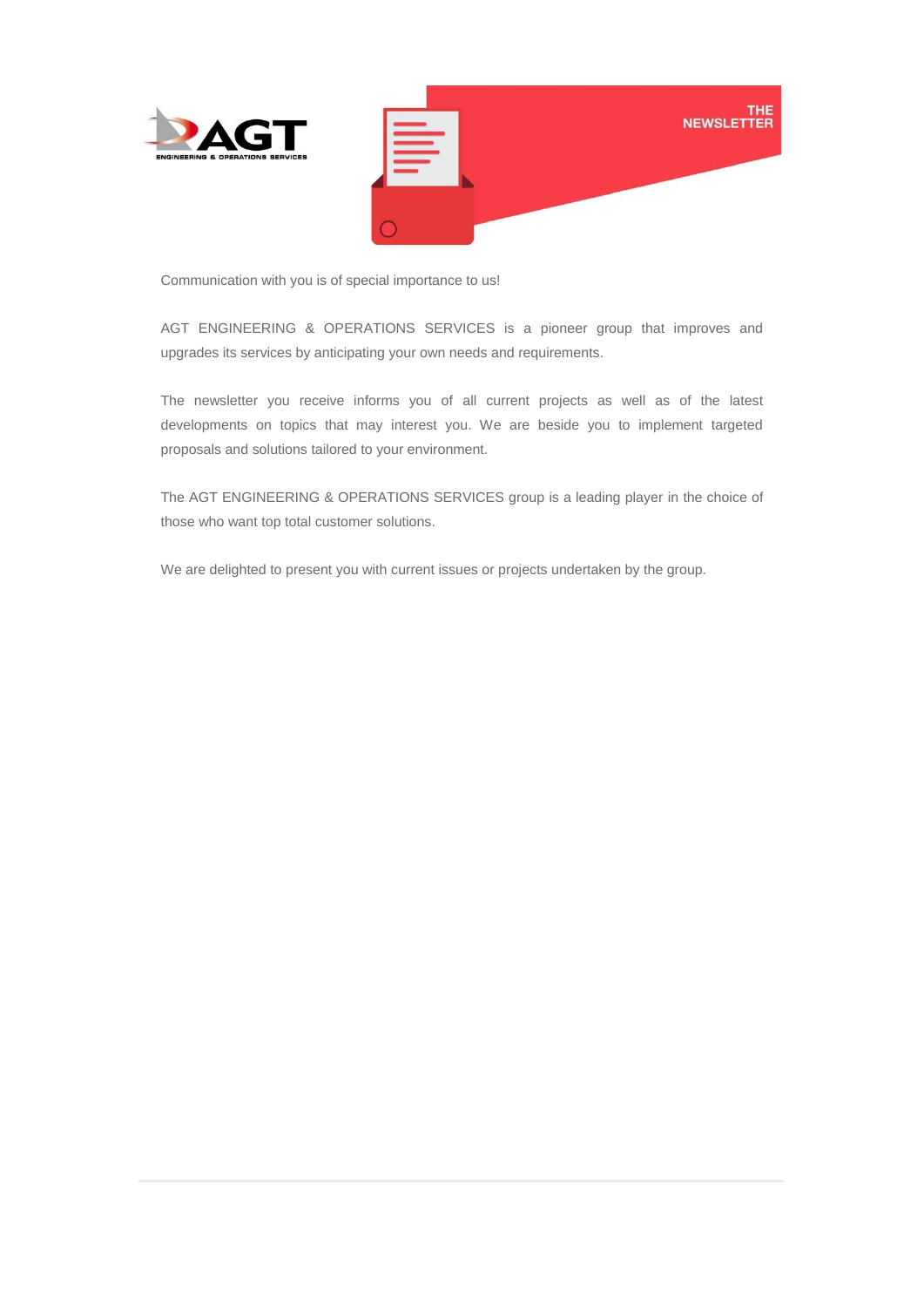# **WE DELIVERED PROJECTS ALL OVER GREECE AND STILL CONTINUE…**



All this time we completed and delivered Commercial – Industrial and Hospitality projects even if the circumstances in the Greek market were too demanding. At the same time, we continued to work on the ongoing projects and signed new important contracts in Construction & Facility Management. Large or small-scale projects, we maintain the same flexibility as we are keeping the threefold success, consistency – speed – safety.

## **AGT AMONG THE FIRST CHOICES**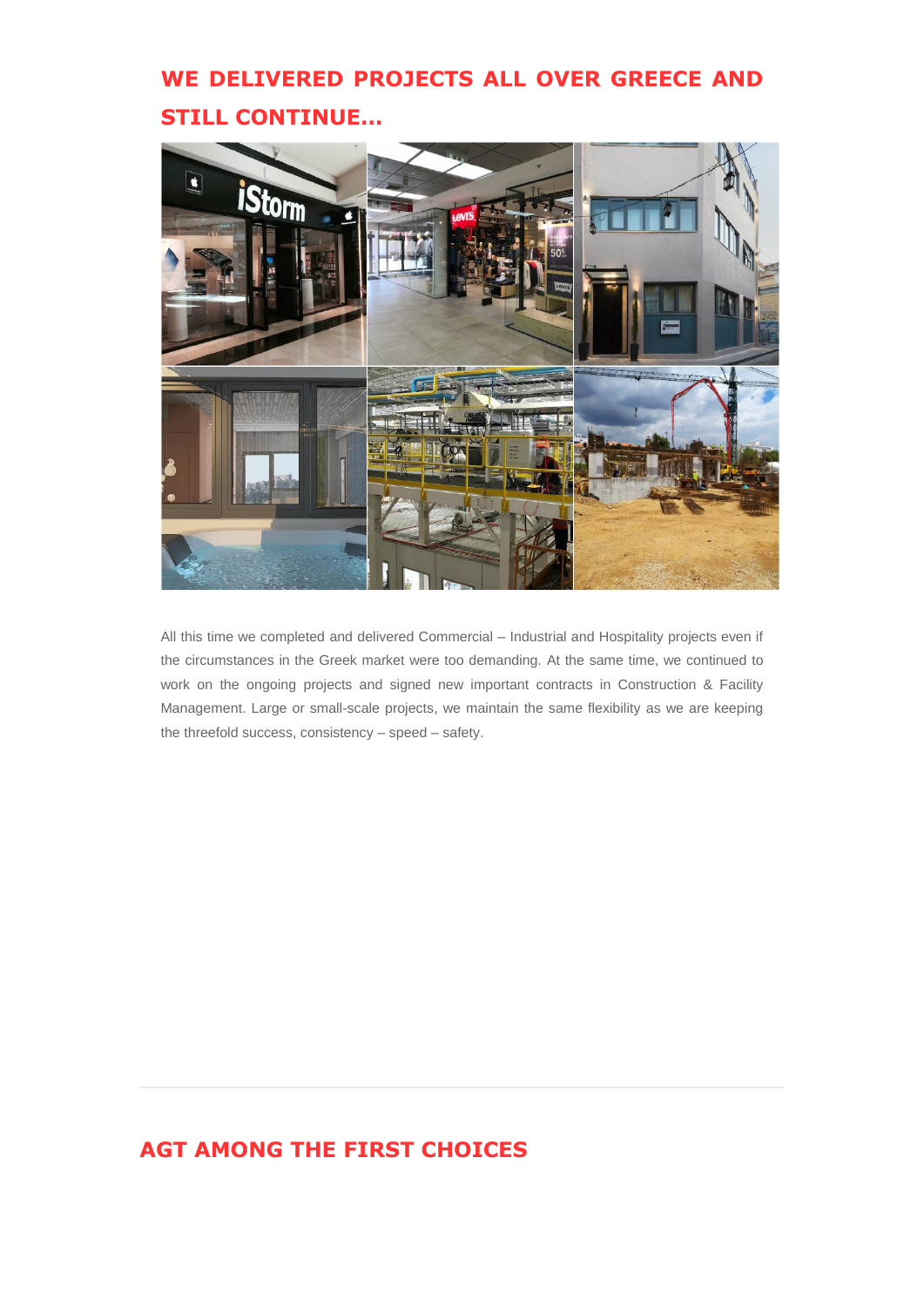

In the last quarter we have joined in Short Lists and participated in tenders that belong to the Hospitality Sector. The scope of projects is very demanding in expertise, know-how and needs much specialization in completion time. We permanently continue to be one of the first options of the companies in Construction and Facility Management.

### **FLYING ABROAD**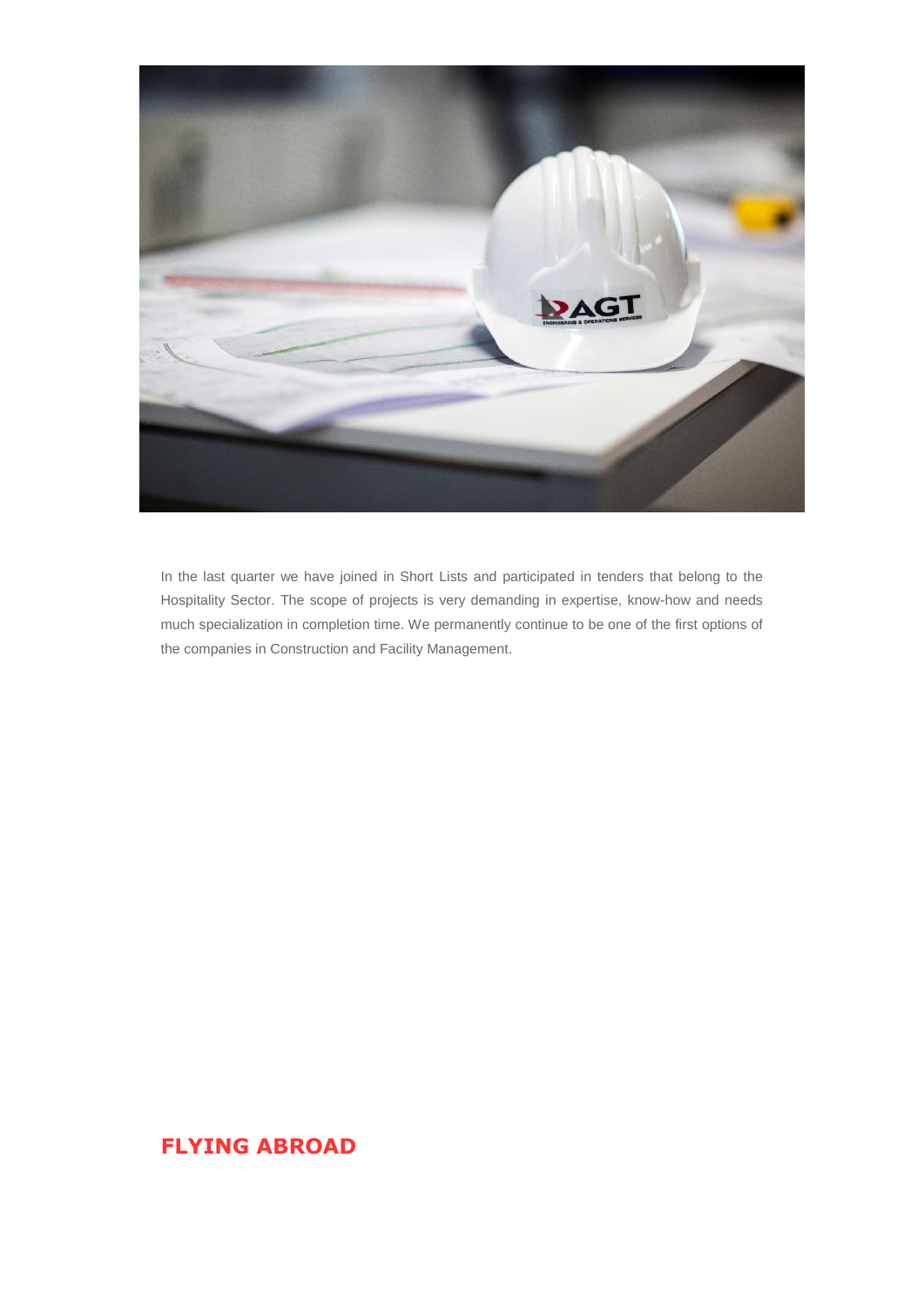

We are back! We returned once again back to our clients in Europe. Our Project Managers of International sector of AGT restarted the projects and we already discussing for new ones. We remain faithful to our commitment and year after year we upgrade our position abroad by transforming AGT's profile into an international partner that makes true the moto "Your Partner in State of the Art".

### **COVID-SHIELD CERTIFICATION**